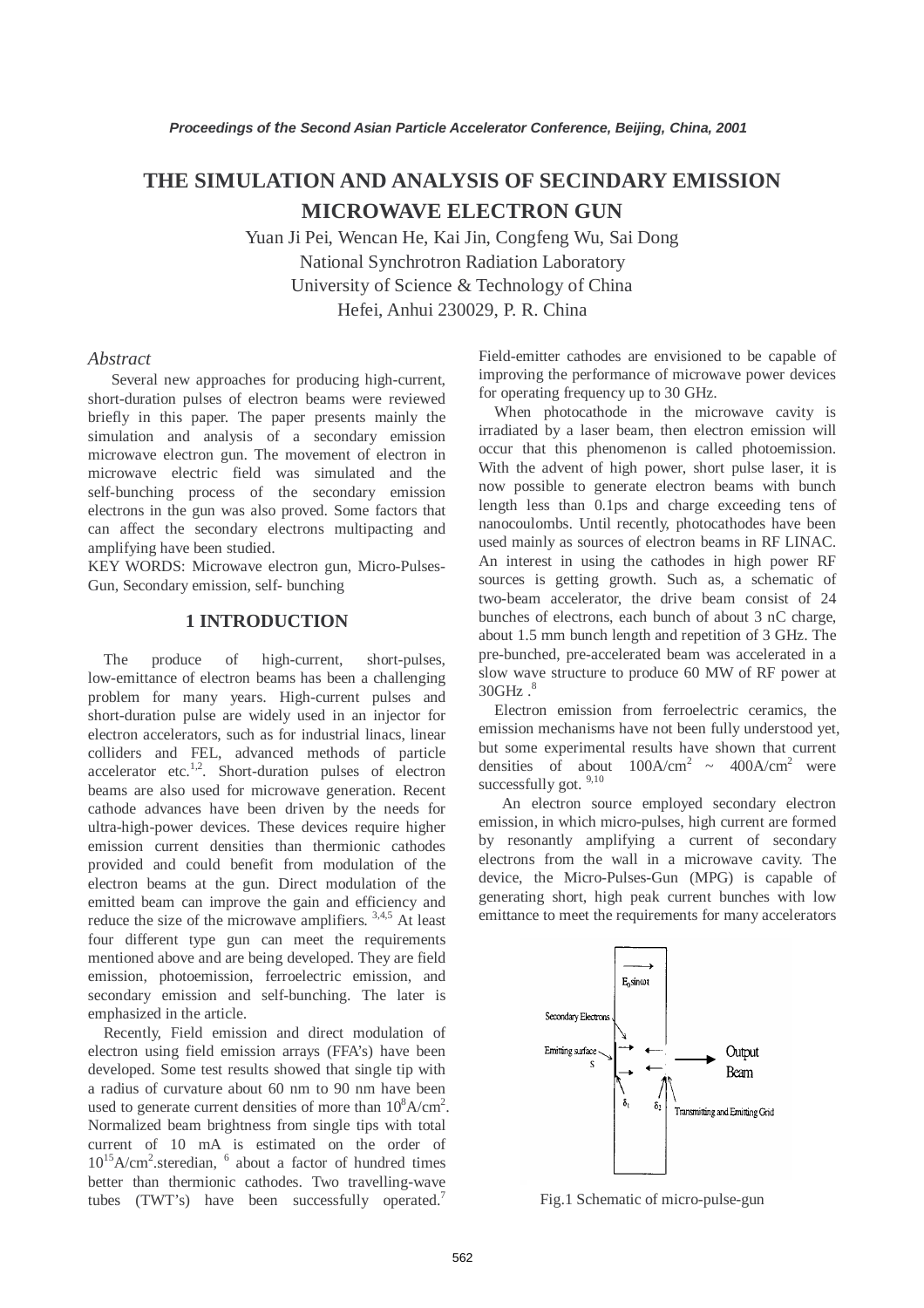and microwave devices.

 We have studied the multipacting process and phase selecting automatically. The studies showed that the gap length of the cavity is of 34mm, peak electric field in the cavity is from 31.5MV/m to 52.4 MV/m, bunched beams will been formed and it phase width will be 3.5ps ~10 ps, peak current is more than  $1000A/cm<sup>2</sup>$ .

# **2 PRINCIPLES OF SECONDARY EMISSION**

 Micro-pulses in MPG are formed by resonantly amplifying a current of secondary electrons from a wall in the RF Cavity. Bunching occurs rapidly and is following by saturation of the current density in about 10 RF periods. The beams bunched are created automatically by a natural phase selection of resonant electrons. Localize secondary emission from the wall of the MPG cavity is dictated to by material selection. Fig.1 shows a schematic drawing of micro-pulses–gun concept for producing bunching beams.<sup>11,12</sup> The MPG cavity is operating a  $TM<sub>010</sub>$  mode. One wall of the cavity is coated a material with secondary emitting coefficient  $\delta_1$  for emitting secondary electrons, and another wall is a grid wall which not only allows transmission the electron beams, but also provides a certain emitting surface of secondary electrons for electrons multiplication. Of course, the grid wall is opaque to microwave power.

 Assume that at the grid wall of the cavity there is a single electron at rest on the axis, which transit the cavity in one-half the RF period and is in proper phase with microwave electric field. This electron is accelerated across the cavity and strikes the surface S. If  $\delta_1$  is the secondary electron emitting coefficient, then number  $\delta_1$ secondary electrons will be emitted from the surface S. After that these electrons will be accelerated back to the grid. If  $\delta_2$  is its emitting coefficient of secondary electron, T is transmission factor, then  $\delta_1$ T electrons will transmit,  $δ<sub>1</sub>(1-T)$  electrons will be yielded. If  $δ<sub>1</sub>δ<sub>2</sub>(1-T) > 1$ , after one cycle as mentioned above, the number of electrons will be growth. Then the electrons go and forth between the wall and grid repeatedly so that the number of the electrons were amplified continuously until space charge or cavity loading limits the current. The gain of electrons after N RF periods will be

$$
G = [\delta_1 \delta_2 (1-T)]^{\omega t/2\pi} \text{ , here } t = NT_{rf}, \text{ } \omega, \text{ } T_{rf} \text{ is } RF
$$

frequency and period respectively. If there is a "seed" current density  $J_0$  in the MPG cavity initially, then at time t the current density J will be given by

$$
\mathbf{J} = \mathbf{J}_0 \left[ \delta_1 \delta_2 (1 - \mathbf{T}) \right]^{\omega t / 2\pi} \tag{1}
$$

For a very low seed current density  $J_0$ , a high current density J can be achieved in a very short time. For

example, T=0.75,  $J_0=1.0\times10^{-10} A/cm^2$ ,  $\delta_1=23(M_gO)$ ,  $\delta_2 = 1.46(A_u)$ , then in 14 RF periods J=863A/cm<sup>2</sup>. If the grid with  $\delta_2=4.1$  could be a metallic mesh CVD with  $M_gF_2$ , then in 10 RF periods J=5302A/cm<sup>2</sup>.

# **3 SIMULATION STUDY ON MPG**

#### *3.1 MPG cavity*

 Fig.2 shows the schematic of the MPG cavity, which will be operating at 2856 MHz,  $TM<sub>010</sub>$  mode.



Fig.2 Geometric size of cross section of half cavity

Calculating the cavity using UMEL-T, its geometric parameters are shown in the table 1 and Characteristic parameters of the cavity are listed in table 2.

Table 1 Geometric parameters of the cavity (unit: mm)

|  |  | $H1$ $H2$ $H3$ $R1$ | $R$ ') $\perp$ | R3 L                       |  |
|--|--|---------------------|----------------|----------------------------|--|
|  |  |                     |                | $.0$ 1 10 1 0.5 1 7.0 1 21 |  |

Table 2 Characteristic parameters of the cavity using URMEL-T

| mode       | (MHz)   | (mm)   |       | 17<br>$(M\Omega.m^T)$ | $R_s/O$<br>$(\Omega, m^{-1})$ |
|------------|---------|--------|-------|-----------------------|-------------------------------|
| $TM_{010}$ | 2855.71 | 104.98 | 14194 | 2.364327              | 166.5659                      |

#### *3.2 Simulation of the self-bunching process*

 In order to get optimum parameters to create a micro-pulses and high current density, we developed a program named KDMPG-1, which has been used for simulating the self-bunching process in the cavity. The dynamic equations are given by

$$
\frac{d\gamma}{dz} = \frac{eE_z}{m_0 c^2} \cos \varphi
$$
 (2)

$$
\frac{d\varphi}{dz} = \frac{2\pi}{\lambda} \left(\frac{1}{\beta_{\varphi}} - \frac{1}{\beta_{e}}\right)
$$
 (3)

here  $\boldsymbol{0}$  $\overline{0}$ 2 e W 1 1  $=\frac{\epsilon_0 + \epsilon_0}{\epsilon_0}$ − β  $\gamma = \frac{1}{\sqrt{1-\beta_0^2}} = \frac{\epsilon_0 + W}{\epsilon_0}, \ \beta_e = \sqrt{1-(\frac{W}{\epsilon_0 + W})^2}$